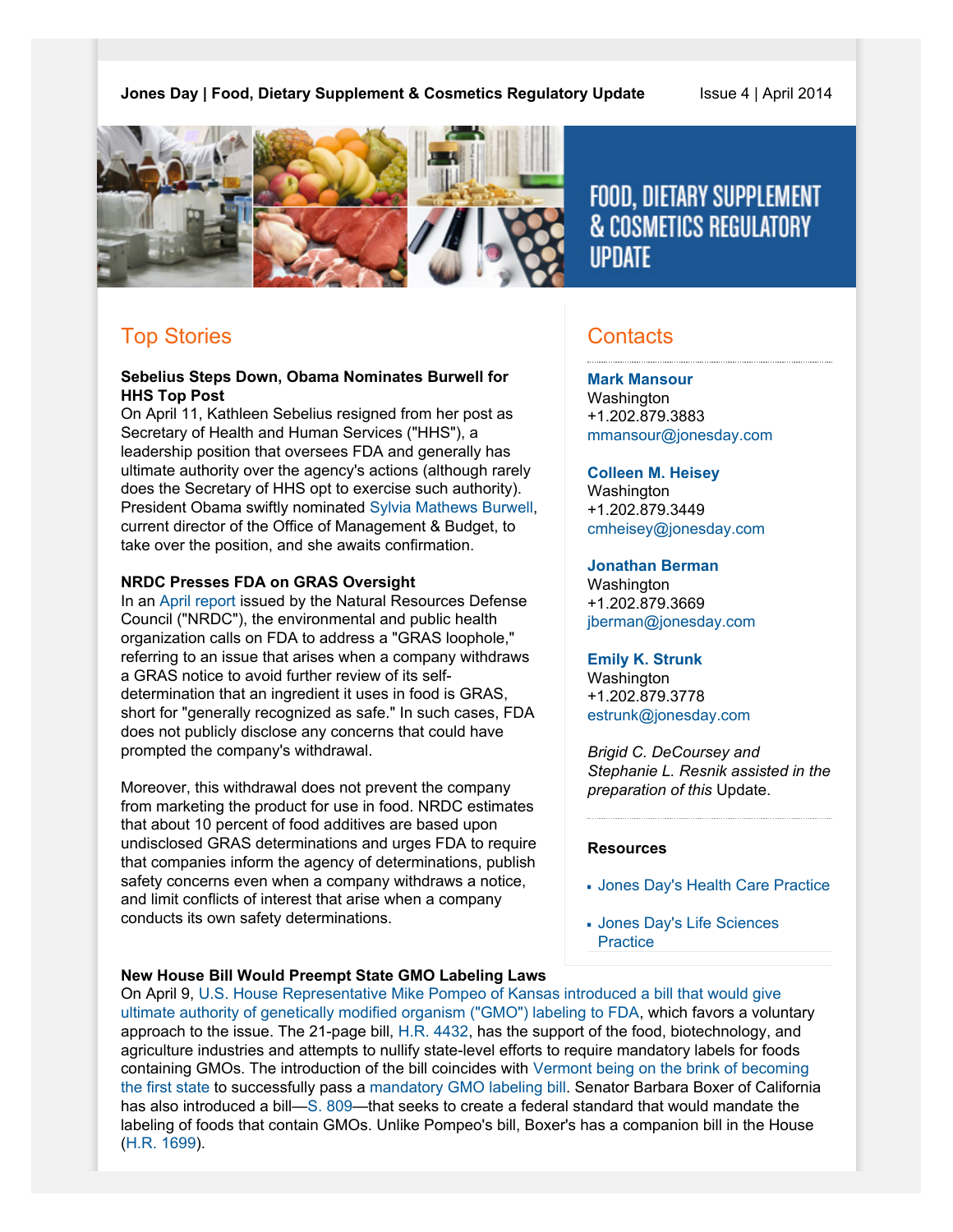#### **FDA Enforces Against Liquid "Supplement" Maker for Selling a Conventional Food Beverage with Unapproved Food Additive**

On March 27, within months of finalizing [relevant guidance documents](http://www.fda.gov/Food/NewsEvents/ConstituentUpdates/ucm381566.htm), FDA issued a [warning letter](http://www.fda.gov/ICECI/EnforcementActions/WarningLetters/ucm390967.htm) to the maker of *Lean Slow Motion*…*Potion* for using an unapproved food additive in a product FDA considered to be a conventional food beverage, in spite of the manufacturer's labeling the product as a dietary supplement. In its first warning letter on this issue since the liquid dietary supplements guidance was finalized in January, FDA warned the manufacturer that the beverage drinks are adulterated under federal law because they contain melatonin, which is not approved for use in food. Any substance added to a food product must comply with a food additive regulation or be recognized as GRAS. FDA included in the warning letter a list of factors it evaluated to determine the product was represented for use as a conventional food and not a liquid dietary supplement, which reflected items presented in the guidance.

#### **FDA Issues Draft Guidance on Honey**

On [April 9](http://www.fda.gov/Food/NewsEvents/ConstituentUpdates/ucm392193.htm), FDA released [draft guidance](http://www.fda.gov/downloads/Food/GuidanceRegulation/GuidanceDocumentsRegulatoryInformation/LabelingNutrition/UCM389828.pdf) for industry on proper labeling of honey and honey products. The guidance was issued in response to a [2006 petition by the American Beekeeping Federation](http://www.regulations.gov/#!docketDetail;D=FDA-2006-P-0207) and other honey-related associations requesting that FDA adopt a U.S. standard of identity for honey. FDA denied the petition in October 2011, concluding that the petitioners' goals could be met by existing authorities, and a standard of identity for honey would not promote honesty and fair dealing in the interest of consumers. More than two years later, the agency issued this guidance "[t]o address the labeling issues relevant to the petition and to reinforce existing laws and regulations to the industry." The guidance defines honey, summarizes FDA's authority over honey and honey products, and offers advice on labeling issues such as the floral source of honey, blends of honey and other sweeteners, and blends of honey and other ingredients.

#### **Other News**

[FDA Asked to Drop Food & Cosmetics From IND Guidance](http://www.regulations.gov/contentStreamer?objectId=09000064816a678e&disposition=attachment&contentType=pdf)

[FDA Guidance Clarifies Intent of Bioterrorism Law Affecting Dietary Supplements](http://www.raps.org/focus-online/news/news-article-view/article/4857.aspx)

[USDA Intends to Finalize Proposed Rule to Increase Poultry Inspection Line Speeds](http://www.foodsafetymagazine.com/news/usda-moving-forward-on-plans-to-increase-poultry-inspection-line-speeds/?emid=bdecoursey@jonesday.com)

[FSA Announces New Round of Tests to Check Beef for Horse Meat](http://www.foodsafetymagazine.com/news/fsa-announces-new-round-of-tests-to-check-beef-for-horse-meat/)

[Cargill Expects Flour Merger with ConAgra to be Finalized in Six to Eight Weeks](http://af.reuters.com/article/commoditiesNews/idAFL2N0N718820140415)

[Increase in Obesity Class-Action](http://www.foodnavigator-usa.com/Regulation/Is-Big-Food-the-new-tobacco) Lawsuits

[FDA's New Probe into Evaporated Cane Juice Lawsuits Should Stop Tidal Wave of Lawsuits, Attorney](http://www.foodnavigator-usa.com/Regulation/FDA-s-new-probe-into-evaporated-cane-juice-should-stop-tidal-wave-of-lawsuits-says-attorney.-But-judges-can-be-unpredictable) [Says](http://www.foodnavigator-usa.com/Regulation/FDA-s-new-probe-into-evaporated-cane-juice-should-stop-tidal-wave-of-lawsuits-says-attorney.-But-judges-can-be-unpredictable)

[Beer Brewers Protest Proposed Animal Feed Rule](http://www.mercurynews.com/california/ci_25458311/beer-brewers-uproar-over-new-proposed-fda-rule)

[FDA Warns Makers of Craze for Using Unapproved Drugs in Dietary Supplements](http://www.fda.gov/ICECI/EnforcementActions/WarningLetters/ucm392485.htm)

## Regulatory Updates

#### **FDA Issues Draft Guidance for Proper Labeling of Honey and Honey Products**

In the April 9 *[Federal Register](http://www.gpo.gov/fdsys/pkg/FR-2014-04-09/pdf/2014-07925.pdf)*, FDA issued Guidance *[for Industry: Proper Labeling of Honey and](http://www.fda.gov/food/guidanceregulation/guidancedocumentsregulatoryinformation/labelingnutrition/ucm389501.htm) [Honey Products](http://www.fda.gov/food/guidanceregulation/guidancedocumentsregulatoryinformation/labelingnutrition/ucm389501.htm)* to advise firms on the proper labeling of honey products to reduce adulteration and misbranding. The guidance was developed in response to a 2006 Citizen Petition requesting that FDA adopt a U.S. standard of identity to prevent honey labeling fraud. *Comments due June 9.*

#### **FDA Amends Food Additive Rule on Ionizing Radiation for Crustaceans**

In the April 14 *[Federal Register](http://www.gpo.gov/fdsys/pkg/FR-2014-04-14/pdf/2014-07926.pdf)*, FDA amended the food additive regulations to provide for the safe use of ionizing radiation for control of food-borne pathogens in crustaceans at a maximum absorbed dose of 6.0 kiloGray (kGy). The amendments are in response to a petition filed by the National Fisheries Institute. *Effective April 14.*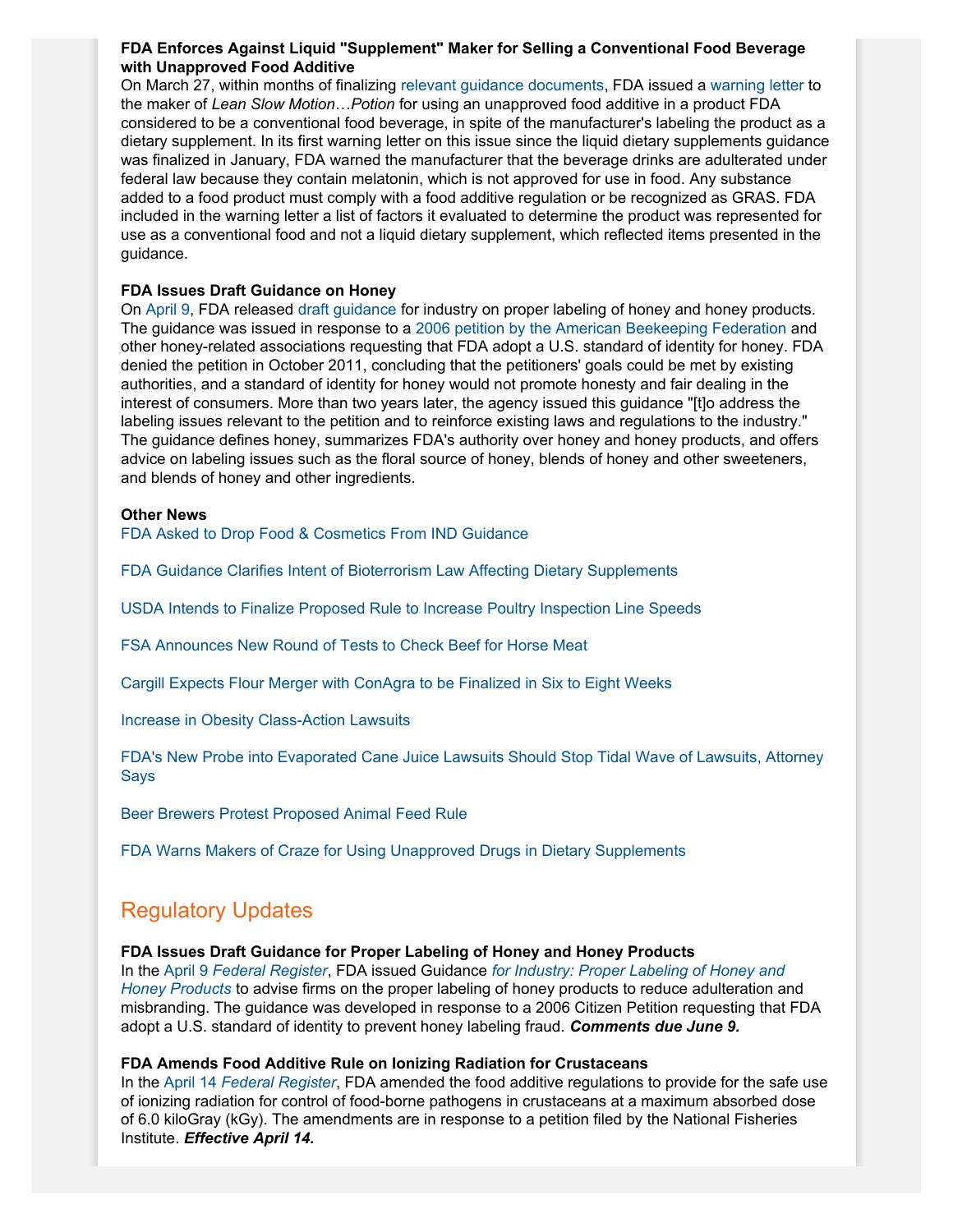**FDA Responds to Public Comments on HACCP for NRTE Comminuted Poultry Products** In the April 21 *[Federal Register](http://www.gpo.gov/fdsys/pkg/FR-2014-04-21/pdf/2014-08952.pdf)*, FDA responded to comments on [its HACCP Plan Reassessment for](http://www.gpo.gov/fdsys/pkg/FR-2012-12-06/pdf/2012-29510.pdf#page=1) [Not-Ready-to-Eat \("NRTE"\) Comminuted Poultry Products and Related Agency Verification](http://www.gpo.gov/fdsys/pkg/FR-2012-12-06/pdf/2012-29510.pdf#page=1) [Procedures.](http://www.gpo.gov/fdsys/pkg/FR-2012-12-06/pdf/2012-29510.pdf#page=1) The 2012 notice provided updated information on the Agency's sampling and testing of these products, and on how it is verifying that establishments are addressing the possible presence of *Salmonella* and *Campylobacter* in them.

#### **FDA Amends Color Additive Regulations to Expand Safe Uses of Spirulina Extract**

In the April 11 *[Federal Register](http://www.gpo.gov/fdsys/pkg/FR-2014-04-11/pdf/2014-08099.pdf)*, FDA issued a final rule providing for the safe use of spirulina concentrate, prepared from a filtered aqueous extract of the dried biomass of an edible blue-green cyanobacterium as a color additive in food in response to GNT USA, Inc. *Effective May 13*.

#### **FDA Issues Final Rule on NADAs and ANADAs**

In the April 15 *[Federal Register](http://www.gpo.gov/fdsys/pkg/FR-2014-04-15/pdf/2014-08445.pdf)*, FDA issued a final rule and technical amendment to the animal drug regulations to reflect approval of gentamicin and xylazine. The regulations were also amended to reflect previously approved revised food safety warnings for ceftiofur sodium powder. *Effective April 15.*

#### **FDA Withdraws Approval of 19 NADAs for Medicated Articles and Feeds**

In the April 10 *[Federal Register](http://www.gpo.gov/fdsys/pkg/FR-2014-04-10/pdf/2014-08010.pdf)*, FDA withdrew approval of 19 new animal drug applications for certain Type A medicated articles and Type B medicated feeds at the sponsors' request because these products are no longer manufactured or marketed. *Effective April 21.*

#### **USDA's APHIS Consolidates Permit Procedures for Transporting Plants**

In the April 10 *[Federal Register](http://www.gpo.gov/fdsys/pkg/FR-2014-04-10/pdf/2014-08095.pdf)*, APHIS issued a final rule consolidating the regulations concerning the issuance of permits for the importation and interstate movement of a wide variety of regulated plants, plant products, and other articles. *Effective May 12.*

#### **USDA's Commodity Credit Corporation Issues Final Rule on Emergency Assistance**

In the April 14 *[Federal Register](http://www.gpo.gov/fdsys/pkg/FR-2014-04-14/pdf/2014-08067.pdf)*, USDA's CCC issued a final rule, effective when published, implementing specific requirements for the Emergency Assistance for Livestock, Honeybees, and Farm-Raised Fish Program, Livestock Forage Disaster Program, Livestock Indemnity Program, Tree Assistance Program, and general provisions for Supplemental Agricultural Disaster Assistance Programs authorized by the Agricultural Act of 2014. *Effective April 14.*

#### **USDA's APHIS Clears Certain Importation Restrictions on Unshu Oranges from Japan**

In the April 10 *[Federal Register](http://www.gpo.gov/fdsys/pkg/FR-2014-04-10/pdf/2014-08019.pdf)*, FDA issued a proposed rule to amend its regulations concerning the importation of citrus fruit to remove certain restrictions on the importation of Unshu oranges from Japan. *Comments due June 9.*

#### **USDA's APHIS Allows Importation of Jamaican Mangoes**

In the April 15 *[Federal Register](http://www.gpo.gov/fdsys/pkg/FR-2014-04-15/pdf/2014-08480.pdf)*, APHIS published a proposed rule amending regulations concerning importation of fruits and vegetables to allow the importation of fresh mangoes from Jamaica into the continental United States. *Comments due June 16.*

#### **FDA Releases Guide on Hypoglycin A in Ackee Products**

In the April 15 *[Federal Register](http://www.gpo.gov/fdsys/pkg/FR-2014-04-15/pdf/2014-08428.pdf)*, FDA published its *[Compliance Policy Guide for Ackee Products](http://www.fda.gov/downloads/ICECI/ComplianceManuals/CompliancePolicyGuidanceManual/UCM393187.pdf)*, which provides guidance on enforcement criteria related to hypoglycin A, a toxin present in the tropical fruit.

#### **USDA announced the opportunity to comment on the following proposed information collections:**

- [Disaster Assistance—General](http://www.gpo.gov/fdsys/pkg/FR-2014-04-09/pdf/2014-07959.pdf) *(comments due May 9)*
- [National Animal Health Monitoring System; Bison 2014 Study](http://www.gpo.gov/fdsys/pkg/FR-2014-04-15/pdf/2014-08498.pdf) *(comments due May 15)*
- [Federal Crop Insurance Corp. Standard Reinsurance Agreement](http://www.gpo.gov/fdsys/pkg/FR-2014-04-07/pdf/2014-07616.pdf) *(comments due June 6)*
- [Extension for Index of Legally Marketed Unapproved New Animal Drugs for Minor Species](http://www.gpo.gov/fdsys/pkg/FR-2014-04-07/pdf/2014-07708.pdf) *(comments due June 6)*
- [Current Good Manufacturing Practice Regulations for Medicated Feeds](http://www.gpo.gov/fdsys/pkg/FR-2014-04-07/pdf/2014-07646.pdf) *(comments due June 6)*
- [Transfer of Farm Records Between Counties](http://www.gpo.gov/fdsys/pkg/FR-2014-04-09/pdf/2014-07867.pdf) *(comments due June 9)*
- [Customer Satisfaction Surveys](http://www.gpo.gov/fdsys/pkg/FR-2014-04-17/pdf/2014-08709.pdf) *(comments due June 16)*
- [Recordkeeping and Records Access Requirements for Food Facilities](http://www.gpo.gov/fdsys/pkg/FR-2014-04-17/pdf/2014-08707.pdf) *(comments due June 16)*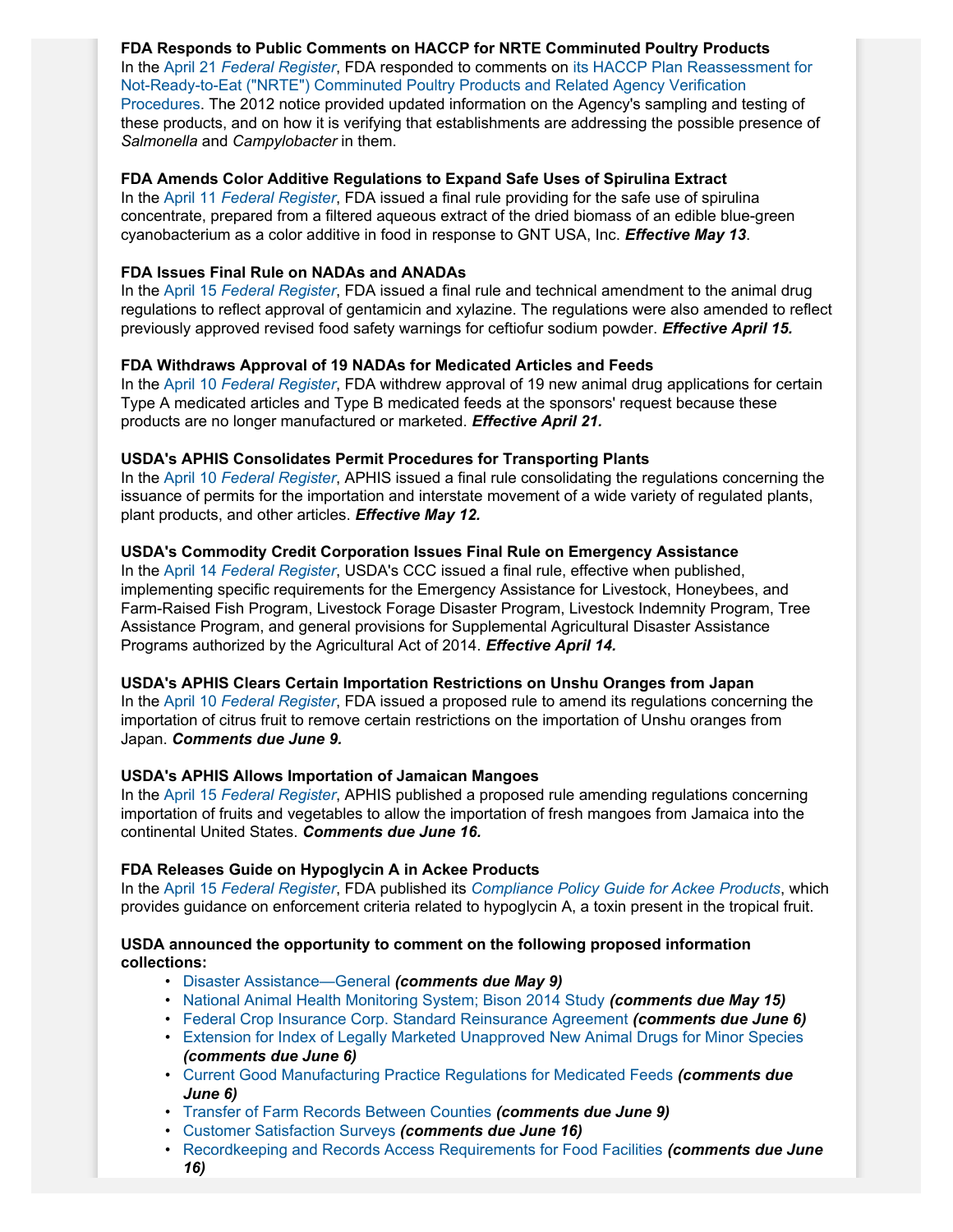- [Livestock, Poultry, and Seed Program](http://www.gpo.gov/fdsys/pkg/FR-2014-04-18/pdf/2014-08924.pdf) *(comments due June 17)*
- [Farm Service Agency Volunteer Program](http://www.gpo.gov/fdsys/pkg/FR-2014-04-21/pdf/2014-09000.pdf) *(comments due June 20)*
- [Meat Slaughter Industry Survey](http://www.gpo.gov/fdsys/pkg/FR-2014-04-21/pdf/2014-08961.pdf) *(comments due May 21)*
- [Tenure, Ownership, and Transition of Agricultural Land survey](http://www.gpo.gov/fdsys/pkg/FR-2014-04-21/pdf/2014-09007.pdf) *(comments due June 20)*
- **FDA announced the opportunity to comment on the following proposed information collections:**
	- [Cosmetic Labeling Regulations](http://www.gpo.gov/fdsys/pkg/FR-2014-04-17/pdf/2014-08708.pdf) *(comments due June 16)*
		- [Submission of Petitions: Food Additive, Color Additive \(Including Labeling\), and GRAS](http://www.gpo.gov/fdsys/pkg/FR-2014-04-16/pdf/2014-08590.pdf) [Affirmation](http://www.gpo.gov/fdsys/pkg/FR-2014-04-16/pdf/2014-08590.pdf) *(comments due June 16)*

**USDA Issued the following Notices of Funds Availability and Invites Applications:**

- [Foreign Market Development Cooperator Program](http://www.gpo.gov/fdsys/pkg/FR-2014-04-17/pdf/2014-08628.pdf)
- [Technical Assistance for Specialty Crops Program](http://www.gpo.gov/fdsys/pkg/FR-2014-04-17/pdf/2014-08626.pdf)
- [Quality Samples Program](http://www.gpo.gov/fdsys/pkg/FR-2014-04-16/pdf/2014-08622.pdf)
- [Market Access Program](http://www.gpo.gov/fdsys/pkg/FR-2014-04-16/pdf/2014-08621.pdf)

### **Other USDA Announcements:**

- [Federal Crop Insurance Corporation Proposes to Amend the Common Crop Insurance](http://www.gpo.gov/fdsys/pkg/FR-2014-04-11/pdf/2014-07155.pdf) [Regulations, Pear Crop Provisions](http://www.gpo.gov/fdsys/pkg/FR-2014-04-11/pdf/2014-07155.pdf) *(comments due May 12)*
- [Grain Inspection Service Survey and Application for Designation](http://www.gpo.gov/fdsys/pkg/FR-2014-04-15/pdf/2014-08481.pdf) *(comments due May 15)*
- [Overdue Domestic Date Handler Assessments](http://www.gpo.gov/fdsys/pkg/FR-2014-04-07/pdf/2014-07701.pdf) *(comments due June 6)*
- [FSIS Best Practices Guidance for Controlling](http://www.gpo.gov/fdsys/pkg/FR-2014-04-21/pdf/2014-08955.pdf) *Listeria monocytogenes (Lm)* in Retail [Delicatessens](http://www.gpo.gov/fdsys/pkg/FR-2014-04-21/pdf/2014-08955.pdf) *(comments due June 20)*
- [FSIS Compliance Guidelines for Allergens and Ingredients of Public Health Concern:](http://www.gpo.gov/fdsys/pkg/FR-2014-04-21/pdf/2014-08956.pdf) [Identification, Prevention and Control, and Declaration Through Labeling](http://www.gpo.gov/fdsys/pkg/FR-2014-04-21/pdf/2014-08956.pdf) *(comments due June 20)*
- [Notice of Appointment of Members to the National Agricultural Research, Extension,](http://www.gpo.gov/fdsys/pkg/FR-2014-04-10/pdf/2014-08026.pdf) [Education, and Economics Advisory Board](http://www.gpo.gov/fdsys/pkg/FR-2014-04-10/pdf/2014-08026.pdf)
- [Expansion of Areas in the Philippines Considered Free of Mango Seed Weevil and Mango](https://www.federalregister.gov/articles/2014/04/10/2014-08020/expansion-of-areas-in-the-philippines-considered-free-of-mango-seed-weevil-and-mango-pulp-weevil-and) [Pulp Weevil and Establishment of a Lower Irradiation Dose as a Treatment for Mango Pulp](https://www.federalregister.gov/articles/2014/04/10/2014-08020/expansion-of-areas-in-the-philippines-considered-free-of-mango-seed-weevil-and-mango-pulp-weevil-and) **[Weevil](https://www.federalregister.gov/articles/2014/04/10/2014-08020/expansion-of-areas-in-the-philippines-considered-free-of-mango-seed-weevil-and-mango-pulp-weevil-and)**
- [Kiwifruit Grown in California—Continuance Referendum](http://www.gpo.gov/fdsys/pkg/FR-2014-04-09/pdf/2014-07980.pdf)

### Upcoming Meetings, Workshops, and Conferences

The [National Organic Standards Board](http://www.gpo.gov/fdsys/pkg/FR-2014-03-10/pdf/2014-05111.pdf) will hold its annual meeting on **April 29–May 2** in San Antonio, TX. *Written comments and signup for oral public comments due April 8.*

The [Agricultural Air Quality Task Force](http://www.gpo.gov/fdsys/pkg/FR-2014-04-14/pdf/2014-08229.pdf) will meet to continue discussions on critical air quality issues in relation to agriculture on **April 30 and May 1** in Boise, ID. Special emphasis will be placed on obtaining a greater understanding about the relationship between agricultural production and air quality. The meeting is open to the public, and a draft agenda is included in this notice.

The [Plant Variety Protection Board](http://www.gpo.gov/fdsys/pkg/FR-2014-04-07/pdf/2014-07703.pdf) will hold an open teleconference meeting on **May 13.**

The [National Agricultural Research, Extension, Education, and Economics Advisory Board](http://www.gpo.gov/fdsys/pkg/FR-2014-04-15/pdf/2014-08478.pdf) will meet **May 5–7** in Wooster, OH.

The [International Association for Food Protection will host its Annual Meeting](http://www.foodprotection.org/annualmeeting/) on **August 3–6** in Indianapolis, IN. The attendees will receive information on current and emerging food safety issues, the latest science, innovative solutions to new and recurring problems, and the opportunity to network with thousands of other food safety professionals.

The [General Conference Committee of the National Poultry Improvement Plan \("NPIP"\) and the NPIP's](http://www.gpo.gov/fdsys/pkg/FR-2014-04-08/pdf/2014-07847.pdf) [42nd Biennial Conference](http://www.gpo.gov/fdsys/pkg/FR-2014-04-08/pdf/2014-07847.pdf) will be held on **July 10–12** in Charlotte, NC. Topics for discussion at the upcoming meeting include a *Salmonella* update from the industry and CDC and approval of rapid testing devices as well as APHIS budget and cooperative agreements updates.

### Enforcement Updates

**Recent Product Recalls**